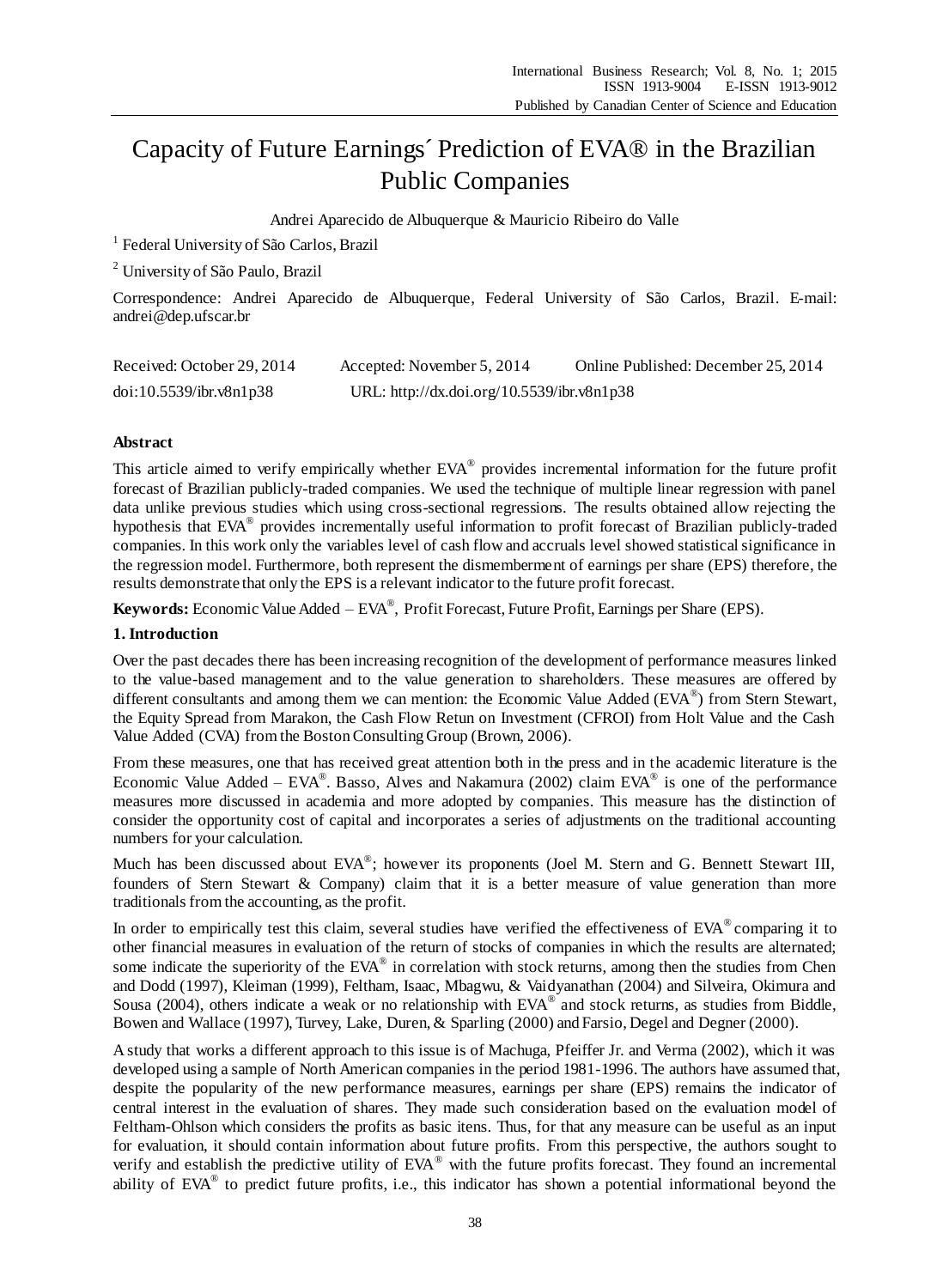provided by the traditional measure of profit.

This theme can be considered relevant to the evaluation of companies, and since that proven their incremental usefulness the  $EVA^{\circledast}$  becomes an important measure for corporate profit forecast. By this reason, in this study, we intend to use in Brazil the model employed in research of Machuga, Pfeiffer Jr. and Verma (2002). Thus we shall verify whether similar results will be obtained in the Brazilian stock market, i.e., wheter in Brazil the EVA<sup>®</sup> also offers incremental ability to future profit forecast. It is relevant to mention that this study option meets the suggestions from research of Sharma and Kumar (2010) which argue the need to expand studies about  $EVA^{\circledast}$  in countries with developing economy, as is the case of Brazil.

Thus, the purpose of this work is to verify empirically whether the  $EVA^{\circledast}$  provides incremental information for the future profit forecast of Brazilian publicly-traded companies. With this purpose, the problem that guiding this research can be summarized in the following question: Could the EVA<sup>®</sup> (Economic Value Added), as a measure of performance, provide incremental information for the future profit forecast of Brazilian publicly-traded companies? A positive answer to this question can represent a new use for this performance measure, which also could encourage its use for this purpose.

#### **2. Theoretical Background**

In this section we discuss the issues regarding the defining and calculation of the measure of EVA<sup>®</sup> and relevant itens about the research empirical in this topic.

# *2.1 Economic Value Added – EVA®*

The Financial Management has as the primary objective the maximizing shareholder wealth. Since the interest in identifying the generation of wealth by corporations, important economic evaluation models and performance measures are developed, and managers are increasingly aware that the objective of value maximization is the only one way that can ensure the long-term continuity of a company (Assaf Neto, 2003).

From this perspective is that arises all guidance for value creation measures. According to Assaf Neto (2003, p. 91), "many of them are simple adaptations of concepts and traditional formulations to a new need to measure the performance of companies". That is the case of the concept of EVA®, which, according to authors such as Bao and Bao (1998), Farsio, Degel and Degner (2000) and Assaf Neto (2003), is an estimate of economic profit or residual profit. The Stern himself (1999, p. VII) explains that the EVA®, in its most fundamental form, is "the simple notion of residual profit".

Young (1999), as well as several other authors (e.g., Kramer & Pushner, 1997; Biddle, Bowen, & Wallace, 1997; Feltham et al., 2004; Damodaran, 2004, etc.), states that the EVA $^{\circ}$  is calculated by the difference between the net operating profit after tax and the capital cost which is usually reflected by the weighted average cost of capital (WACC). This makes the EVA® seems "a measure that reflects the excess of the opportunity cost of an investment decision, i.e., the value created by the investment" (Assaf Neto, 2003, p. 93).

Thereby the EVA can be understood as the excess return on invested capital, and its calculation method may be expressed according to Equation 1, which is mentioned by authors, as Chen and Dodd (1997) and Damodaran (2004).

$$
EVA^{\circ\circ} = (Return\ On\ Investig{Capital} - Capital\ Cost) \times Investig{Capital} \tag{1}
$$

In this formulation the return on invested capital is calculated dividing the operating profit after Income Tax by the invested capital and the capital cost is the WACC.

An alternative calculation, presented by Ehrbar (1999), O'Byrne (1999), Assaf Neto (2009) and Bahri, St-Pierre and Sakka (2011), is the calculation of EVA® from the difference between net operating profit after tax (NOPAT) and the product of WACC by capital invested according to Equation 2.

$$
EVA^{\circledast} = NOPAT - (WACC \times Invested Capital)
$$
 (2)

A third way of calculating the EVA<sup>®</sup> is presented by Assaf Neto (2009) and can be seen in Equation 3. Angonese, Santos and Lavarda (2011) also employed this way of counting in their study.

$$
EVA^{\circledast} = Net Profit - (Ke \times Sharedholders' Equity)
$$
 (3)

In this option,  $EVA^{\circledast}$  is obtained from the difference between the net profit and the share capital of the shareholder, i.e., the cost of equity (Ke) multiplied by shareholders'equity.

Despite these forms of alternative calculations do the use of accounting information, the EVA® differs from traditional accounting measures on two factors.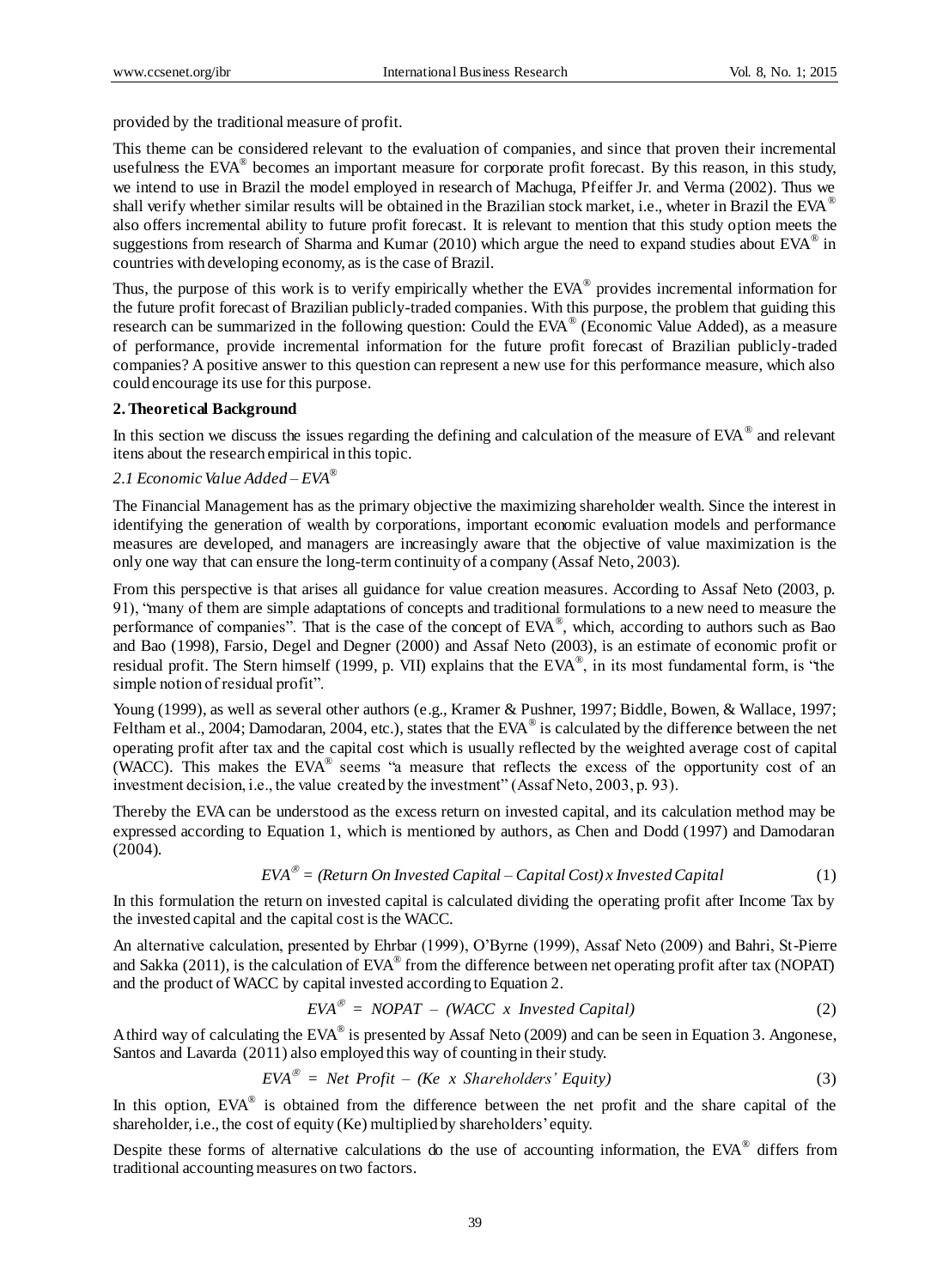The first factor is that this measure considers the cost of equity in its calculation. In this sense, Ehrbar (1999, p. 1) states that EVA® is a measure of corporate performance that differs from most others because it contain an "exaction on profit by the cost of all capital that a company uses". O'Byrne (1999) also states that the EVA<sup>®</sup> differs from accounting profit because it recognizes both the cost of debt and the cost of equity. Bonacim and Araújo (2009) argue about the importance of overcoming the opportunity cost inclusively in public entities.

The second factor is that in the calculation of  $EVA^{\circledast}$  are considered adjustments on traditional accounting numbers, which in the view of authors as Machuga, Pfeiffer Jr. and Verma (2002) and Keef and Roush (2003), this is the most important differential of this measure.

The following subsections are devoted to these two key differentiators of the measure of the EVA®: cost of equity and adjustments in the financial statements.

#### *2.2 Cost of Equity*

As already mentioned the EVA® differs from traditional accounting measures by considering the total cost of capital, that is, the cost of debt and cost of equity.

Traditional accounting numbers cling to the explicit costs of capital, i.e., the cost of debt. With all the importance given by companies to the creation of shareholder value, it becomes extremely important to know the shareholders' capital cost or cost of equity. Mendes-da-silva and Saito (2014) argue about the importance of consideration of the cost of equity in the analysis of companies to the capital budgeting process. And more specifically, Bruno J únior et al. (2014) argue about the importance of cost of capital to determination of EVA $^{\circ}$  in a big company, showing that it is very relevant variable for this measure.

As Damodaran (2004), cost of equity is the rate of return required by investors to make a patrimonial investment in a company. Once the return on the investment in companies is uncertain, the shareholder runs risks depending on the nature of the company's operations and its capital structure (Sanvicente  $\&$  Minardi, 1999).

Despite the widespread recognition that the cost of equity is an information of great importance, there is no way to observe it directly in the market, demanding the need to adopt a model to estimate it. In that same field of study, Hann Ogneva and Ozbas (2013) reported the possibility of reducing the capital cost with the business diversification by companies, thus adding more one important factor in its analysis and/or evaluation. According to Assaf Neto (2003), cost of equity is one of the most difficult measures to calculate; however this hurdle rate must be estimated somehow.

In this work, we not aim to discuss the concept of cost of equity, since it is widespread in academia, but it is worth mentioning the most widely used models for its mensuration. Basso, Alves and Nakamura (2002) found that among 72 Brazilian companies surveyed, the Capital Asset Pricing Model (CAPM) is the method that most executives dominate, followed by the dividend discount model and finally the Arbitrage Pricing Theory (APT).

According to Marcon (2002), there is no a consensus in academia about what would be the best method because they all have limitations, mainly to adapt them to emerging markets. Copeland, Koller and Murrin (1995, p. 378) comment that "the calculation of capital cost in any country can be a challenge, but in emerging markets this difficulty is even greater".

The academic researches on cost of equity in Brazil give great emphasis to the problems faced in the mensuration of its value. As demonstrated by Sanvicente and Minardi (1999) and Assaf Neto (2003), there is empirical evidence that the mensuration of the cost of equity in Brazil and in other emerging countries is hampered due to large fluctuations of variables needed to the use of the CAPM. The methodology proposed by the authors referred to the adoption of variables for the CAPM from a country whose economy is stronger and more stable, such as the United States, adjusted by the company's financial risk under evaluation and by a measure of country risk. According to Assaf Neto (2009, p. 399), "as emerging countries (South America, Central America and parts of Europe and Asia) have a higher level of uncertainty, it is necessary to charge a premium by investments in these markets as a way to remunerate the called country risk".

In this study, to calculate the cost of equity, we used the methodology suggested by Assaf Neto (2003), in which uses the standard equation of CAPM with the variables of the reference economy, in this case from the United States. Based on this formulation, we made adjustments in order to enable a better mensuration of the cost of equity in emerging countries like Brazil. As increment in the conciliation of betas from Americans sectors with Brazilian sectors, we also used subsectors of companies which were providing by the Econom áica® to calculate the CAPM.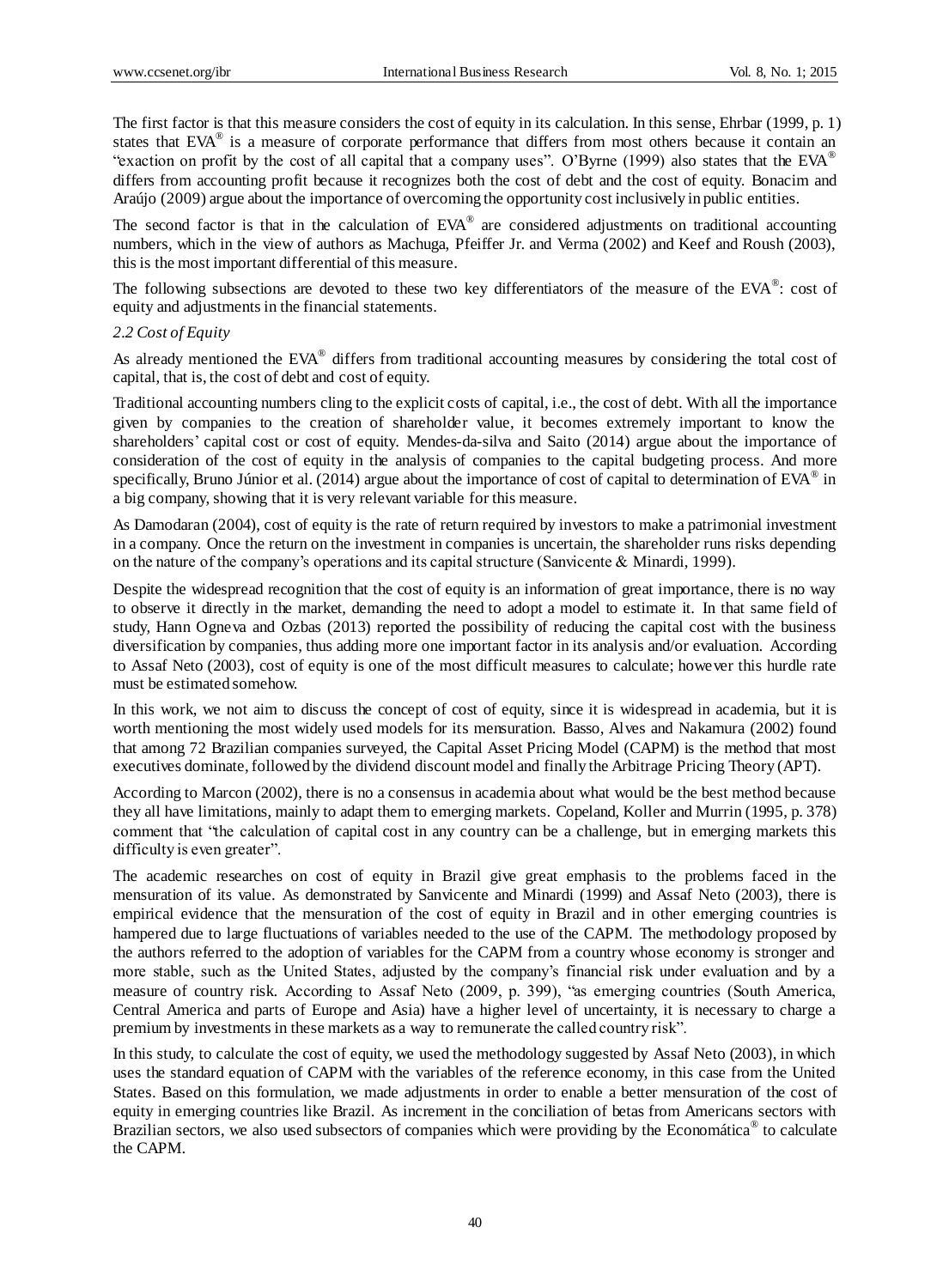#### *2.3 Adjustments on the Accounting Statements*

For the evaluation of companies, the main tool for obtaining information is the Accounting Statements. According to Assaf Neto (2003), for the evaluation of companies, the major concern is whether the accounting statements actually represent the fair value of the companies, since these statements are prepared in the light of accounting principles generally accepted. It is known that the preparation of the accounting statements is accomplished under the hand of many factors which influence its outcome, presented both in the internal and external environment of companies. Therefore, there are indagations about the accounting standards mainly by the absence of adaptation of traditional registration procedures to the new reality faced by organizations.

Thus adjustments in the accounting statements aim to better matching of financial information to the new reality of business by eliminating certain problems of accounting principles and allowing the construction of more precise measurements regarding to the real economic and financial situation of organizations.

In this work are considered the main adjustments mentioned by Assaf Neto (2003) and also used in measuring the EVA®, in which they are the following: on balance sheets – Deferred Income and Participation of Minority Shareholders; and in the Statements of Operations for the Year – Non-Operating Income and Inflation. An overview of other possible accounting adjustments to be considered for the calculation of EVA® in Brazil can be obtained in the work of Basso, Oliveira and Kayo (2008).

#### *2.4 Empirical Studies*

Several researches have been conducted to verify empirically the relationship between EVA® and stock returns, among them: Chen and Dodd (1997), Biddle, Bowen and Wallace (1997), Kleiman (1999), Turvey et al. (2000), Feltham et al. (2004), etc. Results from these researches are alternated in favorable and unfavorable to the EVA<sup>®</sup>.

In group of researches that present favorable results to the  $EVA^{\circledast}$  in relation with stock returns we can cite: Lehn and Makhija (1996); Chen and Dodd (1997); Kleiman (1999); Feltham et al. (2004); Silveira, Okimura and Sousa (2004); Ferguson, Rentzler and Yu (2005); and Sharma and Kumar (2012). While the studies that present unfavorable results to the EVA<sup>®</sup> in relation with stock returns we can cite: Biddle, Bowen and Wallace (1997); Kramer and Pushner (1997); Turvey et al. (2000); Farsio, Degel and Degner (2000); Griffith (2004); Salvi (2007); Ismail (2011); and Arabsalehi and Mahmoodi (2012).

Medeiros (2009) questions the variables used in the previous researches, and assesses the relationship between EVA® and stock returns using a sample of Brazilian companies; testing different combinations of variables and time sequence of occurrence. The author concludes that stock returns are affected by the past behavior of economic value added (EVA®) and this result may explain why some studies find a weak or no relationship between these variables.

In contrast to these researches which have focused on matching the EVA<sup>®</sup> with changes in shareholder value (stock returns), the study of Machuga, Pfeiffer Jr. and Verma (2002) centred on the association between EVA<sup>®</sup> and future profits and then in its use by financial analysts to make forecasts of earnings per share. The authors established the first goal of its study as being: "provide empirical evidence on the ability of adjustments of the EVA<sup>®</sup> and earnings to explain and forecast the changes in future profits" (Machuga, Pfeiffer Jr., & Verma, 2002, p. 62). They also claim to have modeled the relation in form of changes to mitigate the potential bias of the omitted variables correlated, considering that any omitted variables are stable over time.

In the same aforementioned research, the authors used the North-American companies with information about EVA® available in the database of Stern Stewart Management Services in 1997; and with sufficient data for calculations of all variables needed in the Compustat. After attended these requirements, they managed to select 6,391 firm-years; from this initial sample, they excluded all firm-years which had absolute value of its change in component of cash flow, EVA® or accrual normalized by price-scaled greater than 1.0, avoiding the increase of the number of outliers in linear estimation. Also they excluded all firm-years with negative earnings per share, since they believe that the market has different responses for profitable and low-profit companies. Thereafter these eliminations, the study counted with a final sample of 4,382 firm-years from 1981 to 1996, ranging of 232 to 362 companies per year.

Machuga, Pfeiffer Jr. and Verma (2002) have subdivided their sample into two subsamples (companies with changing profit below zero in *t*-1 and changing profit above zero in *t*-1) to apply their regressions and, for analysis of the coefficients. Machuga, Pfeiffer Jr. and Verma (2002, p. 68) used the intertemporal average that "is the average of the coefficients estimated in 16 annual cross-sectional regressions for the years 1981-1996", while the *t*-statistics are calculated by the "ratio of the means and standard errors of the 16 annual estimates of regression coefficients" and the probability values are two-tailed. They obtained as results of the regression of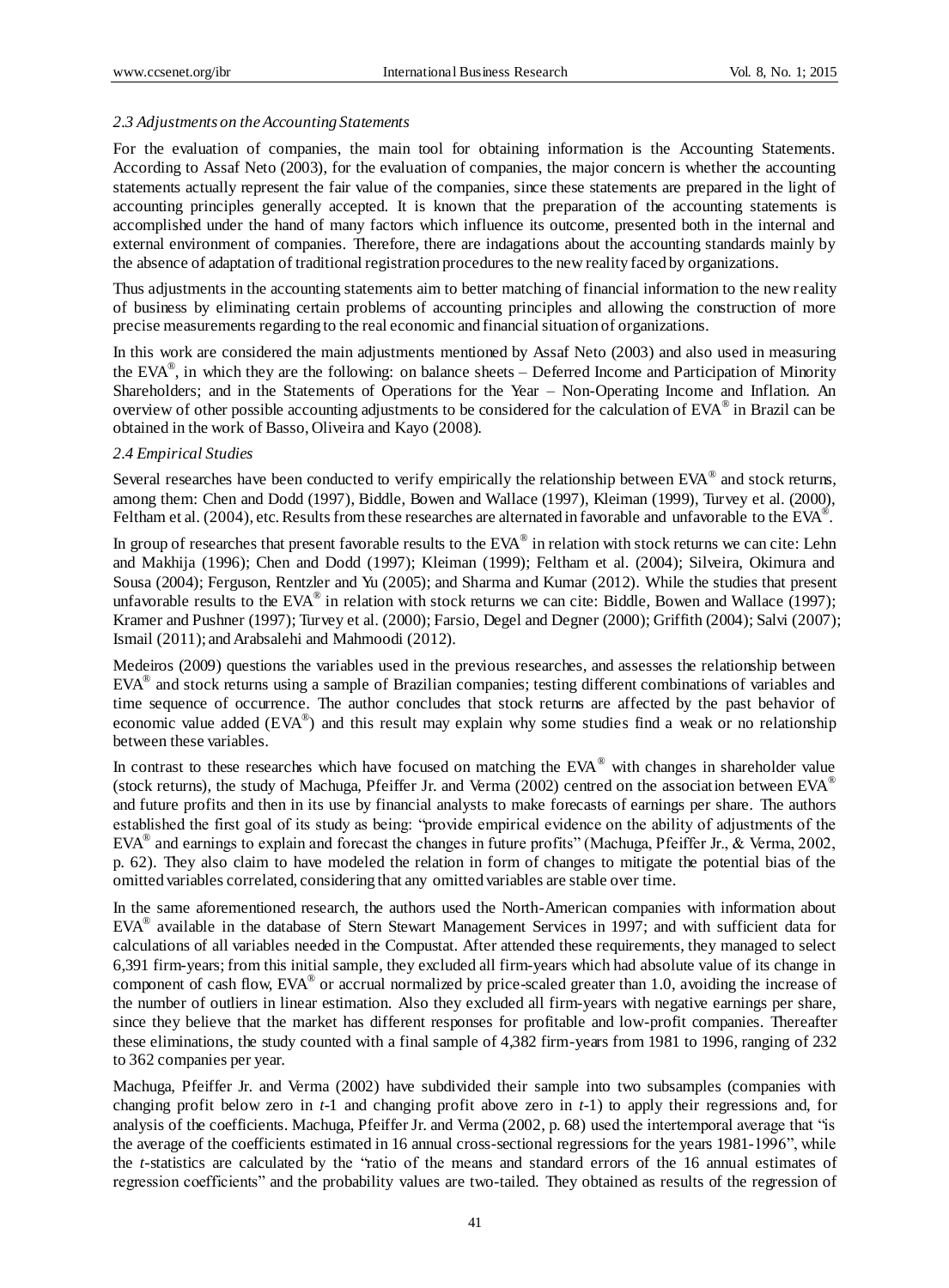profit forecast that the level of cash flows and accruals of the previous year are useful for explaining changes in profits for all firm-years. Their results are also consistent with previous researches because companies that had changes in the previous year profit below zero tend to have positive earnings changes in year *t*, which it was not the case with companies that had changes of profit above zero in *t*-1.

From these results, we stand out even though both cash flows as accruals are significant to explaining changes in future profits for underperforming companies. The coefficient for returns from previous years is more significant for companies with good performance. Regarding to variables relates to the main issue of Machuga, Pfeiffer Jr. and Verma (2002)'s work, the coefficients indicate that the accounting adjustments of the VA $^{\circ}$  are incrementally useful to explaining changes in profits beyond which are the cash flows, accruals and stock returns in the previous year.

The next section is intended to explore the details of the methodology employed here in this research.

#### **3. Methodology**

In this section are defined the methodological aspects of this research, the selection and data collection, the definition of the sample, the variables used in the research and its measuration, as well as the analysis procedures applied.

#### *3.1 Specification of the Research*

In this study we want to analyze whether the EVA® provides incremental information to future profit forecast. Thus our work can be classified as an explanatory study because, according to Richardson (1999), this type of study focuses in analisys of the causes or consequences of a phenomenon.

Regarding the procedure adopted for data collection, this research can be classified as *ex-post-facto*. According to Gil (1999, p. 69), this type of research is by definition "be a systematic and empirical investigation in which the researcher has no direct control over the independent variables", because they have already occurred or because they are inherently not manipulable.

#### *3.2 Data Selection, Data Collection and Sample Definition*

To perform the empirical tests, we collected the accounting information of Brazilian companies from 1995 to 2006. The using of data from previous periods to this is not advisable because it is periods with high inflation rates. The utilization of data from previous periods to this is not advisable because it is periods with high inflation rates. Moreover, with the enactment of the Brazilian Law 11,638/2007 (Brasil, 2007), the financial statements have undergone a strong change in their shapes, which causes different adjustments to the calculation of EVA® and would result in a reduction of the sample by having to use periods after this law to ensure uniformity of information. Another relevant fact is the advent of the global financial crisis of 2008, which the periods (before and after crisis) tend to have a different profile on interpretation of forecasts. For this reason, we opted for the above mentioned period, by having a greater number of years and be free of the effects of the law change and the global crisis.

We performed the data collection by using the database of Econom *á*tica®. Thus, the data used in this research are from a secondary data source. We excluded the companies in the year which they have had a negative shareholders' equity, due to the fact that, in this condition, the calculation of the cost of equity is impaired. Since the variables of the model are all defined in terms of changes (or variation) from one year to another – which will be described in detail below –, we selected only companies with enough information to calculate all the variables needed for the empirical model.

Following the same selection criteria established by Machuga, Pfeiffer Jr. and Verma (2002, p. 64), we also excluded from the data all the years in which companies have had any of the change variables greater than 1.0, and also we excluded firm-years with negative earnings per share (EPS). This measure was intended to increase the potential of comparability of results.

As already mentioned, all variables of the empirical model are calculated in terms of variation from one year to another. Thus the statistical tests were only performed since 1998, because only from this year onward all change variables from the previous year (variation from 1996 to 1997) were able to be calculated, as will be specified later.

Thus, the tests were performed between 1998–2006. For application of the panel we used only companies that presented data for at least five years, thus the number of companies used were 149 firms in the period, which resulted in a final sample of 1,044 observations. It is worth mentioning that, once in this research we applied tests with panel data, the aggregation of firm-years in a single block is allowing more consistent analysis of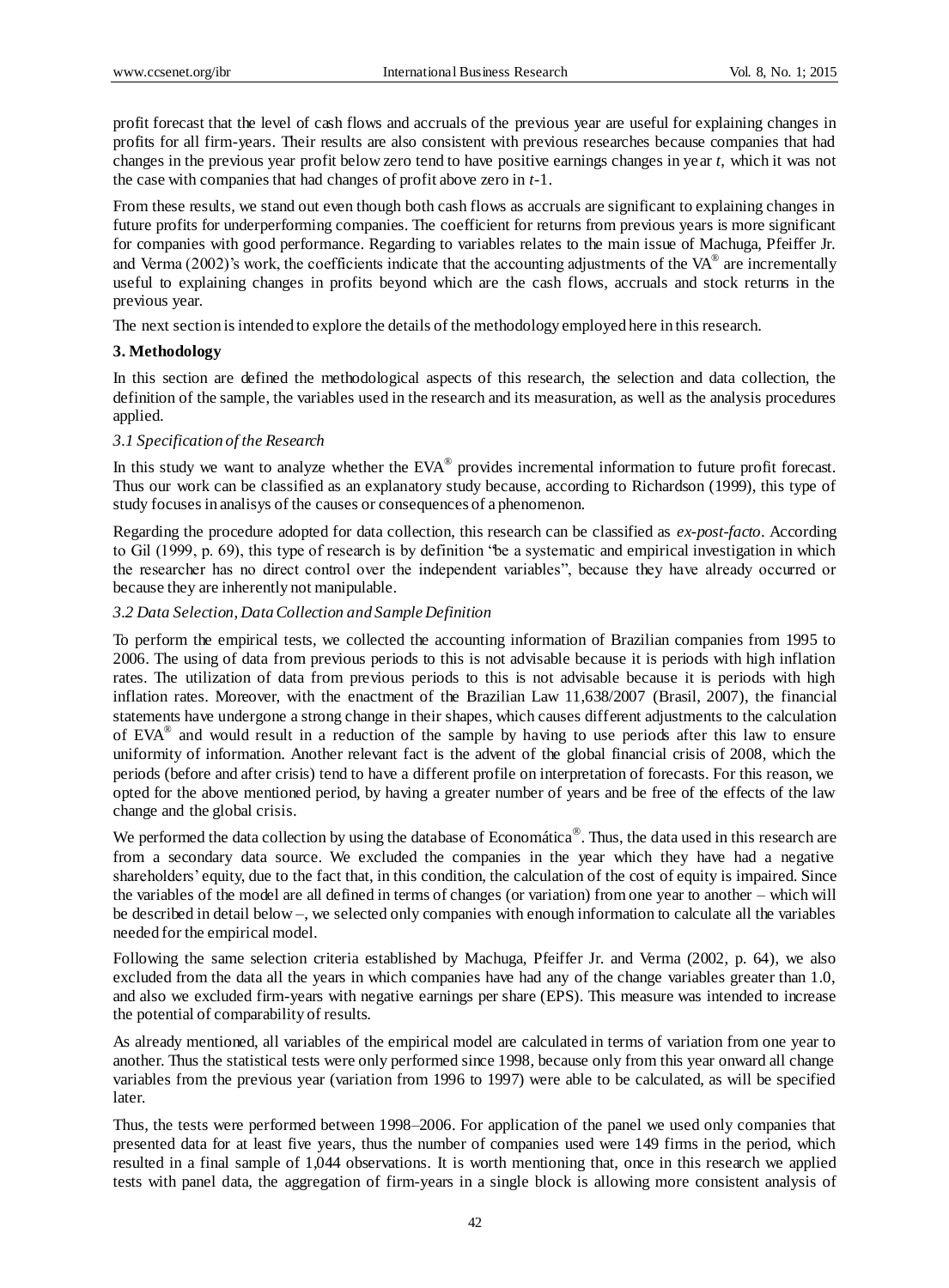results, because we use different observations to the same company over time. So, we not employed a subdivision of the sample according to the profit change in year earlier as the authors of the American study did (Machuga, Pfeiffer Jr., & Verma, 2002).

#### *3.3 Empirical Model of the Study*

In order to achieve this objective we applied the same assumption used by Machuga, Pfeiffer Jr. and Verma (2002), being expressed in this research as follows:  $EVA^{\circledast}$  provides incrementally useful information to future profits forecast of publicly-traded companies. Medeiros (2009) also uses a year ahead in its forecast models to measure future profits.

To test this hypothesis, thereby examining the predictability of future profits with the use of  $EVA^{\circledast}$ , we developed a multiple linear regression model as specified by the authors above-mentioned and will be defined in more detail in the next section.

#### *3.4 Definition of Variables*

The multiple regression model used in this study is the same developed and applied by Machuga, Pfeiffer Jr. and Verma (2002), expressed in Equation 4.

$$
\Delta EPS_{i}/P_{t-1} = \alpha_0 + \alpha_1 \Delta CF_{t-1}/P_{t-1} + \alpha_2 CF_{t-1}/P_{t-1} + \alpha_3 \Delta AC_{t-1}/P_{t-1} + \alpha_4 AC_{t-1}/P_{t-1} + \alpha_5 \Delta EVAA_{t-1}/P_{t-1} + \alpha_6 EVAA_{t-1}/P_{t-1} + \alpha_7 SAR_{t-1} + \varepsilon_t,
$$
\n(4)

In which:

 $P_{t-1}$  = share price on March 31 of year *t*-1. This variable was obtained directly from the database Econom at ica<sup>®</sup>, being the share price adjusted for earnings.

 $\triangle EPS_t = (EPS_t - EPS_{t-1})$  in which  $EPS_t$  is earning per share (EPS) of year *t* ended on December 31.

 $SAR_{t-1}$  = size-adjusted return for year ended on March 31 of year *t*.

 $\Delta CF_{t-1} = (CF_{t-1} - CF_{t-2})$  in which  $CF_{t-1}$  is cash flow from operations for year *t*-1 ended on December 31.

 $\Delta AC_{t-1} = (AC_{t-1} - AC_{t-2})$  in which  $AC_{t-1}$  is the accrual component of earnings for year *t*-1 ended on December 31.

 $\triangle EVAA_{t-1} = (EVAA_{t-1} - EVAA_{t-2})$  in which  $EVAA_{t-1}$  is the difference between  $EVA^{\otimes}$  and EPS for year *t*-1 ended on December 31.

#### *3.5 Statistical Tests*

To verify the incremental usefulness of  $EVA^{\circledast}$  in future profits forecast, we applied the technique of multiple linear regression. According to Gujarati (2000, p. 4), regression analysis refers to the study of the dependence of a variable, the dependent variable, with respect to one or more variables, the independent (or accompanying) variables, in order to estimate and/or predict the average (of the population) or the average value of the dependent in terms of known values (in samples) of the independents. The regression analisys of this study are conform specifications of the empirical model described above.

We applied the procedure of panel data which, according to Wooldridge (2006), mitigates the effects of multicollinearity, common when using cross-section data. This last procedure was used by Machuga, Pfeiffer Jr. and Verma (2002), who reported the presence of multicollinearity in their results.

Thus we performed a multiple linear regression on the set of all companies for the period under analysis (from 1998 to 2006). The tests were performed in statistical software Stata and underwent correction of heteroskedasticity and autocorrelation by the Newey-West method for regression with fixed effect.

As Machuga, Pfeiffer Jr. and Verma (2002), we performed the identification procedure of the incremental utility of EVA® on profits forecast, verifying the calculated coefficients for the variables of the model related to this measure ( $\alpha_5$  e  $\alpha_6$ ) and to its respective significance. In the following topic we presented the main results.

#### **4. Results and Discussion**

Initially, in Table 1, we can check the descriptive statistics (mean, standard deviation, median, minimum and maximum values) obtained from the data of the whole sample, i.e., presented for the total sample comprised of 1,044 observations (or firm-years).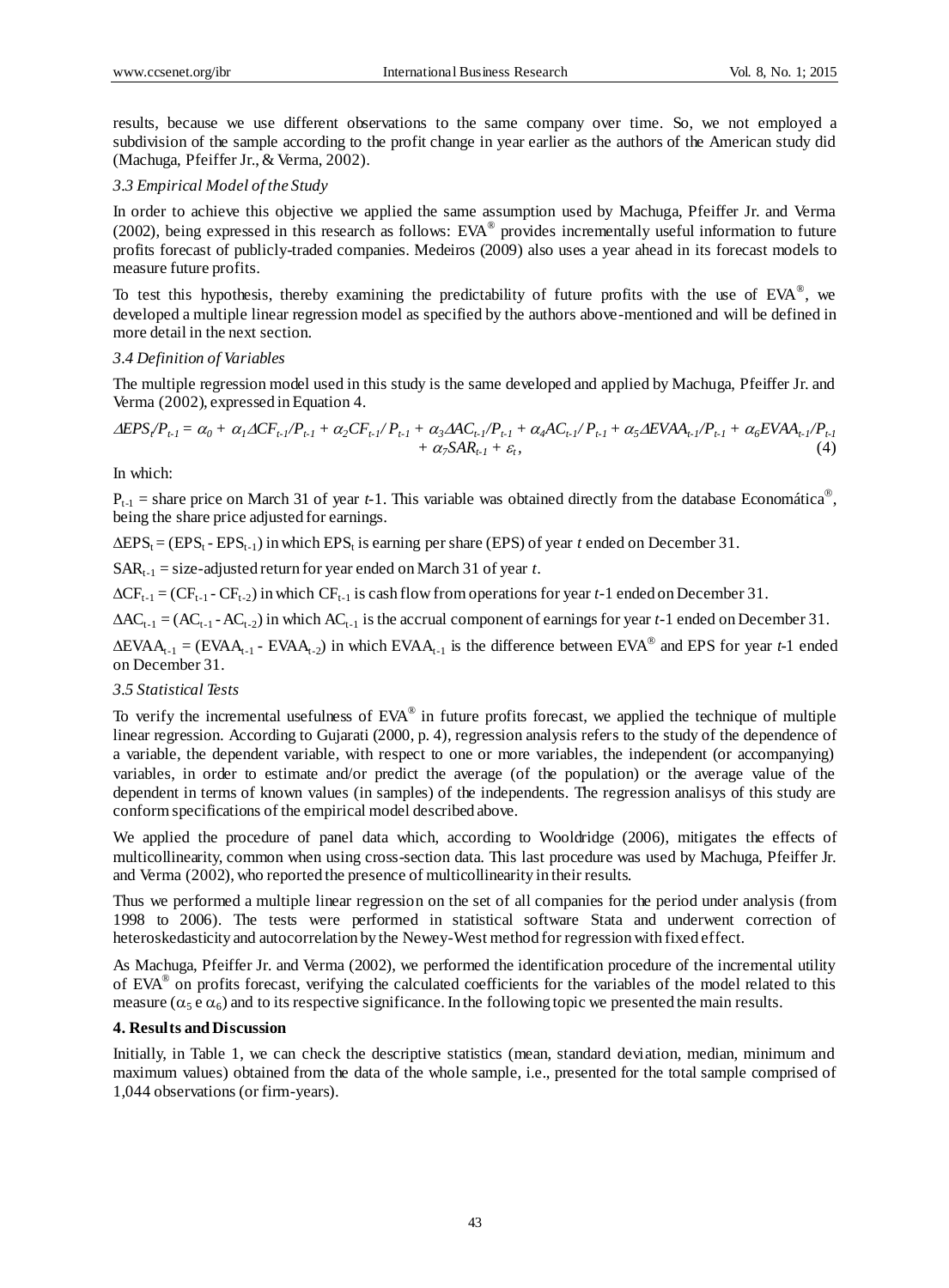| <b>Variables</b>                           | Mean      | <b>Standard Deviation</b> | Median    | Minimum   | <b>Maximum</b> |
|--------------------------------------------|-----------|---------------------------|-----------|-----------|----------------|
| $\Delta$ EPS/P <sub><math>t-1</math></sub> | 0.0704    | 0.5646                    | 0.0004    | $-1.5884$ | 11.8576        |
| $\Delta CF_{t-1}/P_{t-1}$                  | 0.0313    | 0.2652                    | 0.0003    | $-0.9608$ | 0.9965         |
| $CF_{t-1}/P_{t-1}$                         | 0.2346    | 0.3815                    | 0.0970    | $-1.3584$ | 2.6401         |
| $\Delta AC_{t-1}/P_{t-1}$                  | $-0.0164$ | 0.2639                    | 0.0000    | 0.9870    | 0.8814         |
| $AC_{t-1}/P_{t-1}$                         | $-0.1410$ | 0.3259                    | $-0.0163$ | $-2.1078$ | 1.5805         |
| $\Delta$ EVA $A_{t-1}/P_{t-1}$             | 0.0063    | 0.1967                    | 0.0000    | $-0.9603$ | 1.0626         |
| $EVAA_{t-1}/P_{t-1}$                       | $-0.2111$ | 0.8287                    | $-0.0093$ | $-6.0537$ | 5.8709         |
| $SAR_{t-1}$                                | $-2.4238$ | 29.2767                   | $-0.3338$ | -324.5180 | 461.7275       |

| Table 1. Descriptive statistics of the analysis variables (period 1998-2006) |  |  |  |
|------------------------------------------------------------------------------|--|--|--|
|                                                                              |  |  |  |

Source: Research data.

Firstly we can see that the average values obtained in our study, in absolute terms, are close to those presented in the American study (Machuga, Pfeiffer Jr., & Verma, 2002). The exception is the variable SAR, which in our study has an average well above to the found in previous study. Since this variable refers to the variation in stock returns, their higher values may be due to the profile of Brazilian market be more unstable than of the USA.

Also in Table 1, we added standard deviation, median, minimum and maximum values determined by the variables; in the American study (Machuga, Pfeiffer Jr., & Verma, 2002), this variables are not reported. The results indicate a high dispersion of the analysis variables, especially the variable SAR which showed the highest standard deviation (29.2767). The high oscillation of this variable can be considered as natural, since it is made up of stock returns. The second largest standard deviation was presented by variable EVAA*t*-1 , although the variation is much lower than that presented by SAR, being 0.8287 for the full sample.

In research of Machuga, Pfeiffer Jr. and Verma (2002, p. 65), the change variable of CF was 0.0120, while in our study was 0.0313. The variable level of CF in previous research showed the highest mean value (0.1206), in our study this variable was also the highest average (0.2346), showing a similarity between the works.

As the American study (Machuga, Pfeiffer Jr., & Verma, 2002) in which the accrual variables showed negative means, this research with Brazilian companies also obtained results in this profile. The change variable of AC presented average of -0.0164 in our research and -0.0082 in previous, while the variable level of AC here was -0.1410 and in previous was -0.0564. Thus, there were also similarities between the researches' results.

The average of change variable EVAA in this study was 0.0063, while in the American study was 0.0031. In turn the level of EVAA in this study presented an average of -0.2111, which is negative and is much higher (in magnitude) than the previous study (0.0386). Ivanov, Zaima and Leong (2014) expose about the possibility of abnormal returns for companies with negative  $EVA^{\circledast}$ , signaling that this aspect can bring some benefit to organizations in such situation.

To verify the relationship among variables, we determined the respectives coefficients of the Pearson's correlation. In Table 2 we present the coefficients obtained.

|                                             | $\Delta$ EPS/P <sub>t-1</sub> | $\Delta CF_{t-1}/P_{t-1}$ | $CF_{t-1}/P_{t-1}$ | $\Delta AC_{t-1}/P_{t-1}$ | $AC_{t-1}/P_{t-1}$ | $\Delta$ EVA $A_{t-1}$ / $P_{t-1}$ | $EVAA_{t-1}/P_{t-1}$ | $SAR_{t-1}$ |
|---------------------------------------------|-------------------------------|---------------------------|--------------------|---------------------------|--------------------|------------------------------------|----------------------|-------------|
| $\Delta$ EPS <sub>r</sub> /P <sub>t-1</sub> | 1.0000                        |                           |                    |                           |                    |                                    |                      |             |
| $\Delta CF_{t-1}/P_{t-1}$                   | $-0.0655$                     | 1.0000                    |                    |                           |                    |                                    |                      |             |
| $CF_{t-1}/P_{t-1}$                          | $-0.0438$                     | 0.4822                    | 1.0000             |                           |                    |                                    |                      |             |
| $\Delta AC_{t-1}/P_{t-1}$                   | $-0.0174$                     | $-0.7507$                 | $-0.3023$          | 1.0000                    |                    |                                    |                      |             |
| $AC_{t-1}/P_{t-1}$                          | $-0.0570$                     | $-0.4188$                 | $-0.7976$          | 0.4855                    | 1.0000             |                                    |                      |             |
| $\Delta$ EVA $A_{t-1}$ / $P_{t-1}$          | 0.0562                        | 0.0593                    | 0.1127             | $-0.0536$                 | $-0.3306$          | 1.0000                             |                      |             |
| $EVAA_{t-1}/P_{t-1}$                        | $-0.0193$                     | 0.0950                    | $-0.0541$          | $-0.0971$                 | $-0.1033$          | 0.5332                             | 1.0000               |             |
| $SAR_{t-1}$                                 | 0.0066                        | 0.0478                    | 0.0225             | $-0.0250$                 | $-0.0107$          | $-0.0400$                          | $-0.0274$            | 1.0000      |

Table 2. Pearson's correlations for variables analyzed (period 1998-2006)

Source: Research data.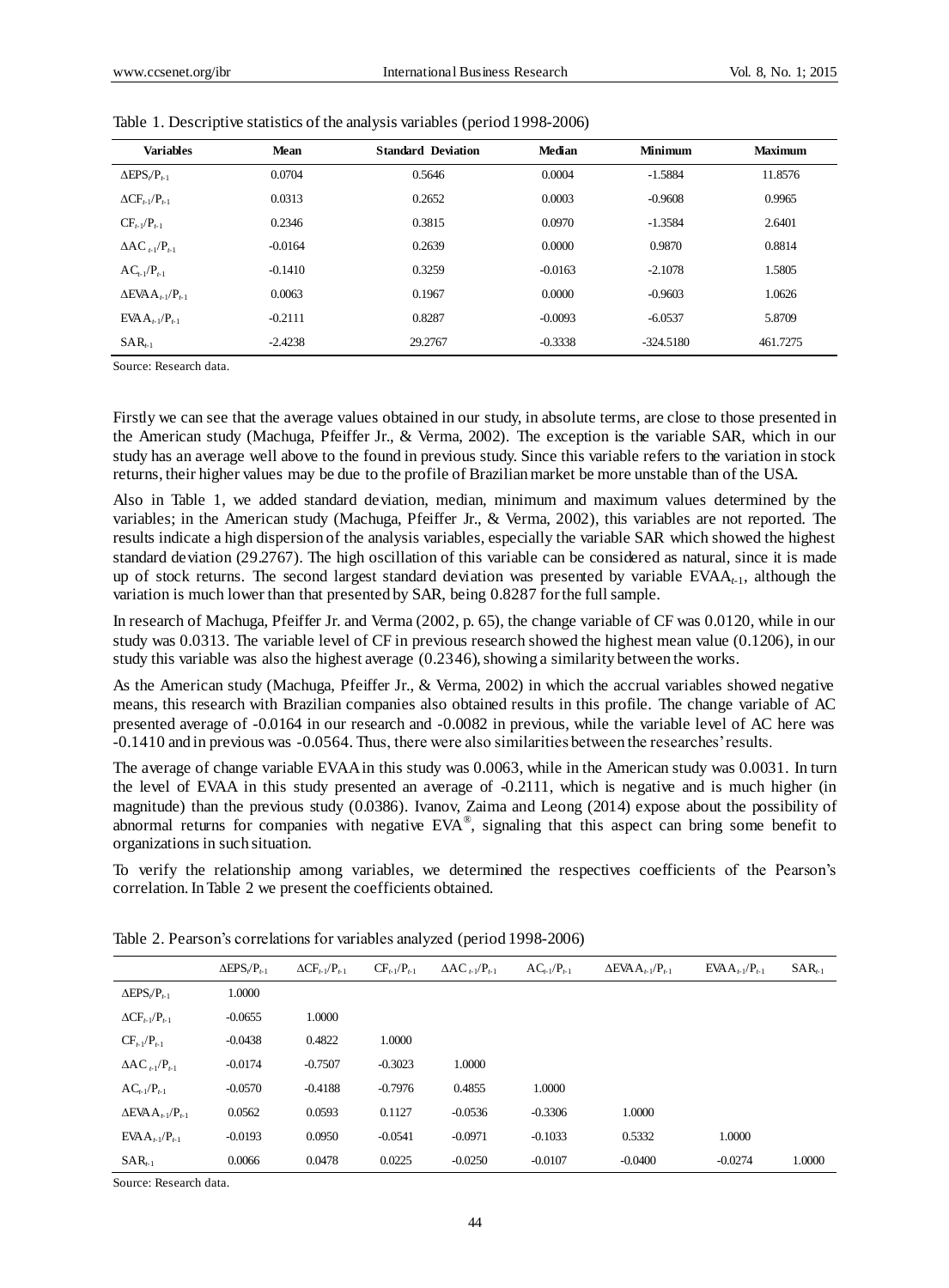Likewise as occurred in research of Machuga Pfeiffer Jr. and Verma (2002), about the Pearson's correlations, we verify that exist a potential for multicollinearity in models employed; however, in the previous study, multicollinearity was not a concern immediate, since all inferences were measured on averages and standard errors of the annual coefficients. Also, Gujarati (2000), Sartoris (2003) and Wooldridge (2006) point out that multicollinearity is a characteristic of the sample data. The presence of multicollinearity does not invalidate the linear regression model and its impact is no different from cases in which it has a small sample size. However, to try to overcome the problems of this characteristic, in this research we employed the regression analisys with panel data, which mitigates the effects of multicollinearity.

The highest correlation found was -0.7976 between level of CF and level of AC. The reverse signal makes sense and is due to the complementarity factor that the accrual index gives for the variable CF, remembering that this is the difference between profit and cash flow. These results are consistent with previous researches which show indexes of -0.8445 (companies with change of profit below zero) and 0.8894 (companies with change of profit above zero). The second highest correlation was between change of CF and change of AC, with value of -0.7507, the same way as the previous relationship. And the third highest correlation was between change of EVAA and level of EVAA, with value of 0.5332, very close to the correlation of 0.5161 reported for these same variables by Machuga, Pfeiffer Jr. and Verma (2002, p. 65) in sample of companies with change of profit below zero in the previous year, and correlation of 0.5026 for those companies with change of profit above zero.

As specified in section 3.5 (Statistical tests), we applied multiple linear regression for panel data, corrected for heteroskedasticity and autocorrelation by the Newey-West method. In Table 3, these results can be checked.

| $R^2 = 0.0697$                     |              | F                     | $= 11.97$  |
|------------------------------------|--------------|-----------------------|------------|
| Number of Observations $= 1044$    |              | Prob > F              | $= 0.0000$ |
| $\triangle EPS_{t}$ / $P_{t-1}$    | Coefficient  | <b>Standard Error</b> | P-value    |
| $\Delta CF_{t-1}/P_{t-1}$          | 0.0000467    | 0.1173469             | 1.000      |
| $CF_{t-1}/P_{t-1}$                 | $-0.7332097$ | 0.1509228             | 0.000      |
| $\Delta AC_{L1}/P_{L1}$            | 0.1644081    | 0.1249506             | 0.188      |
| $AC_{t-1}/P_{t-1}$                 | $-0.9400926$ | 0.1632104             | 0.000      |
| $\Delta$ EVA $A_{t-1}$ / $P_{t-1}$ | 0.1032468    | 0.0889977             | 0.246      |
| $EVAA_{t-1}/P_{t-1}$               | $-0.0447331$ | 0.0385086             | 0.245      |
| $SAR_{t-1}$                        | 0.0008279    | 0.0007530             | 0.272      |

Table 3. Results from the regressions of profit forecast

Source: Research data.

In the application of multiple regression is necessary to check whether the dependent variable is related to the set of independent variables, i.e., we should test the regression as a whole (Gujarati, 2000, p. 236). The regression applied in this study was statistically significant, being verified by the  $F$  of significance (Prob $\geq F - F$  statistic for the regression as a whole) obtained, which was less than  $0.05 \ (\alpha)$ . According to Gujarati (2000, p. 243), we must consider that the regression is significant as a whole if *F* is smaller than 0.05.

From results of Table 3, we verify that the levels of cash flows and accruals ( $\alpha_2$  and  $\alpha_4$ ) of the previous year are useful in future profits forecast, which we can see in the significance (*P*-value) by these coefficients. These results are similar to results from Machuga, Pfeiffer Jr. and Verma (2002); however in their study, they did not report results of your sample in the set of all companies, but divided into subsamples.

The change variables of cash flows and accruals ( $\alpha_1$  and  $\alpha_3$ ) did not show statistically significant at level of 5%. In results of Machuga, Pfeiffer Jr. and Verma (2002) – American study –, these coefficients showed significant only for companies with change of profit below zero in *t*-1.

The variable SAR  $(\alpha_7)$  did not show statistically significant in tests of the companies from our research; results also contrary to those reported in the American study, in which this variable was significant in its two divisions.

Finally, the variables EVA® of this study, represented by the coefficients  $\alpha_5$  and  $\alpha_6$ , also not presented statistically significant. We found that the level of EVAA  $(\alpha_6)$  – variable that was significant in the study of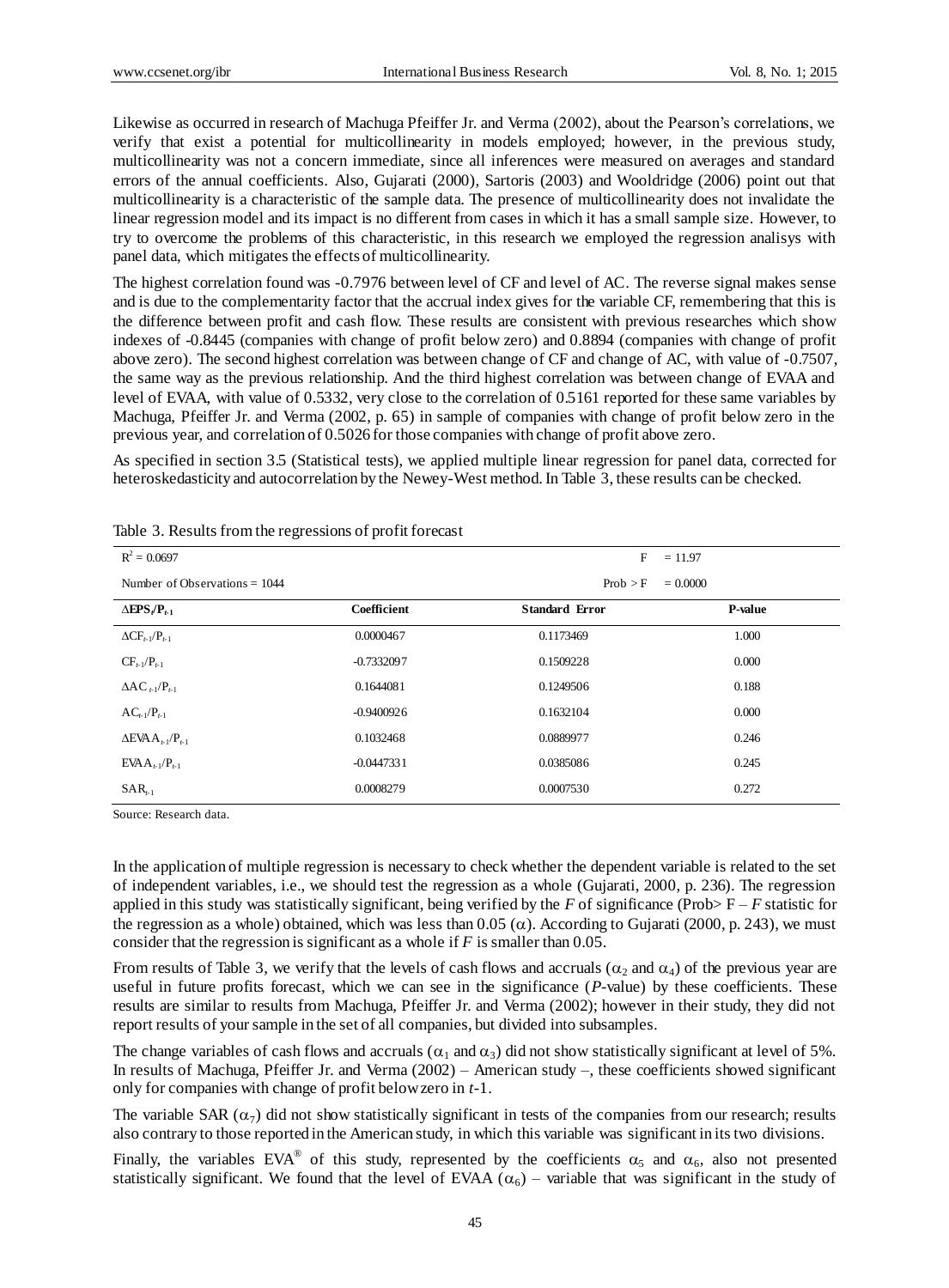Machuga, Pfeiffer Jr. and Verma (2002) – for companies with change of profit below zero in the previous year, presented the most insignificant result of variables  $EVA^{\circledast}$  in our study ( $\alpha_6 = -0.0447331$ ). The change of EVAA  $(\alpha_5)$  for companies with change of profit above zero in the previous year – which was significant in tests of Machuga, Pfeiffer Jr. and Verma (2002) – not presented statistically significant in our study.

With these results, it is not possible to prove the incremental usefulness of EVA® in future profits forecast of publicly-traded companies in Brazil. In contrast, Machuga, Pfeiffer Jr. and Verma (2002, p. 67) state that EVA<sup>®</sup> is incrementally useful in predicting of change in profits, providing information beyond that contained in cash flows, accruals and stock returns in the previous year. They also found statistical significance in the change of EVAA ( $\alpha_5$ ) to companies with change of profits above zero in *t*-1 and in the level of EVAA ( $\alpha_6$ ) for companies with change of profit below zero in *t*-1.

## **5. Final Considerations**

Much has been discussed about the proposal that the EVA® is a measure that has the highest relationship with stock returns than traditional accounting measures, although academic researches in this area have alternate results. Some studies claim the superiority of EVA® in relation to stock returns compared to traditional accounting measures, while others studies say no exist relationship or there is a weak relationship between EVA<sup>®</sup> and stock returns.

Machuga, Pfeiffer Jr. and Verma (2002) work a different view of this issue. They test the capability to future profit forecast of EVA® in companies from the United States in the period 1981-1996. In this work we seek to apply in an emerging economy the model developed in this American research. Thus we seek to verify the capability of future profit forecast of EVA® in Brazilian publicly-traded companies, with the addition of panel data analysis to mitigate the multicollinearity effect. The aim of this study was to verify empirically whether the EVA® provides incremental information for the future profit forecast of Brazilian publicly-traded companies. To do so, we applied a model of multiple linear regressions using information from these publicly-traded companies in the period 1998-2006.

We opted for the methodology developed by Assaf Neto (2003) to calculate the EVA<sup>®</sup> measure, which it was used as research model. We identified that the average EVA® calculated for publicly-traded companies in Brazil was negative, in the period of this research, indicating that these organizations were not able to generate profits enough to cover the cost of capital return on their investment, thus destroying value in its operations. Ivanov, Zaima and Leong (2014) found evidence of potential abnormal return for companies with negative EVA<sup>®</sup>, thus indicating a potential line for future research.

Multiple linear regressions were applied with panel data for the full sample. Results from these tests allowed to us reject the hypothesis that EVA® provides incrementally useful information to future profit forecast of publicly-traded companies in Brazil. Differing from the results of the American study and not allowing claim that this measure of value generation has incremental utility for profits forecast. Therefore, this research helps in the discussion of the usefulness of  $EVA^{\circledast}$ , specifically testing its shed predictive value that could be expected by users and analysts, which was not confirmed by the empirical results.

In this work, the variables that showed statistical significance were the level of cash flows and the level of accruals per share. These same variables are dismemberment of earnings per share. Thus, the findings of this research follow the same proposal that Machuga, Pfeiffer Jr. and Verma (2002) bring in their justification: despite the popularity of the new measures, the earnings per share (EPS) remains the basis of valuation models. That is, only the EPS presented as useful for future profit forecast.

The realization of tests in each sector is a suggestion for future researches which can examine whether specific characteristics affect the profit forecasts. Another suggestion is to perform tests with longer periods of forecast, i.e., more years ahead, checking whether in long-term EVA® provides incremental information for profits forecast. Another suggestion for future researches is the verification of the required adjustments for calculation of EVA® with the enactment of the Brazilian Law 11,638/2007 (Brasil, 2007) and the incorporation of the same new tests in later periods to that enactment.

#### **References**

- Angonese, R., Santos, P. S. A., & Lavarda, C. E. F. (2011). Valor econômico agregado (VEA) e estrutura de capital em empresas do IBRX 100. *ConTexto, 11*(20), 7–17. Retrieved from http://www.seer.ufrgs.br/ConTexto/article/view/17647/pdf
- Arabsalehi, M., & Mahmoodi, I. (2012). The quest for the superior financial performance measures. *International Journal of Economics and Finance, 4*(2), 116–126. http://dx.doi.org/10.5539/ijef.v4n2p116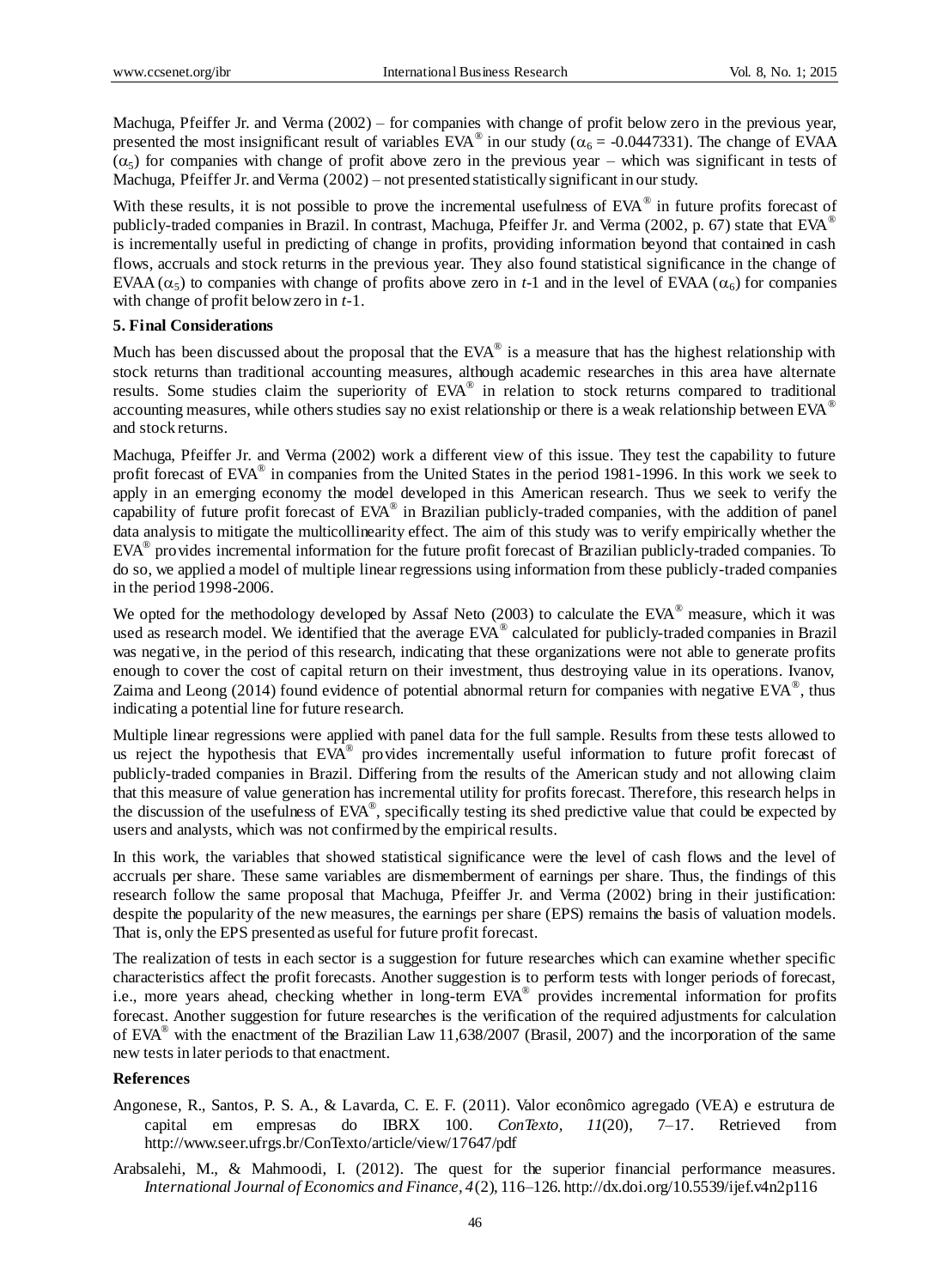- Assaf Neto, A. (2003). *Contribuição ao estudo da avaliação de empresas no Brasil: Uma aplicação prática*. Thesis (Full Professor of Business Administration) – University of São Paulo, Ribeirão Preto, SP, Brazil.
- Assaf Neto, A. (2009). *Finanças corporativas e valor*(4th ed.). São Paulo: Atlas.
- Bahri, M., St-Pierre, J., & Sakka, O. (2011). Economic value added: a useful tool for SME performance management. *International Journal of Productivity and Performance Management, 60*(6), 603–621. http://dx.doi.org/10.1108/17410401111150779
- Bao, B., & Bao, D. (1998). Usefulness of value added and abnormal economic earnings: an empirical examination. *Journal of Business Finance & Accounting, 25*(1/2), 251–264. http://dx.doi.org/10.1111/1468-5957.00186
- Basso, L. F. C., Alves, W., & Nakamura, W. T. (2002). *O custo do capital próprio no Brasil: uma dificuldade adicional para a adoção de medidas de valor adicionado*. In CLADEA – Congresso Latino Americano das Escolas de Administração. Porto Alegre: UFRGS.
- Basso, L. F., Oliveira, S. F., & Kayo, E. K. (2008). Ajustes contâbeis para o cálculo do EVA: Estudo sobre os procedimentos adotados em empresas brasileiras. *Contextus – Revista Contemporânea de Economia e Gestão, 6*(1), 39–58. http://www.contextus.ufc.br/index.php/contextus/article/view/88/44
- Biddle, G. C., Bowen, R. M., & Wallace, J. S. (1997). Does EVA beat earnings? Evidence on association with stocks returns and firm values. *Journal of Accounting and Economics, 24*(3), 301–336. http://dx.doi.org/10.1016/S0165-4101(98)00010-X
- Bonacim, C. A. G., & Araújo, A. M. P. (2009). Valor econômico agregado por hospitais universitários públicos. *RAE. Revista de Administração de Empresas, 49*(4), 419–433. http://dx.doi.org/10.1590/S0034-75902009000400006
- Brasil. (2007). *Lei n° 11.638, de 28 de dezembro de 2007*. Altera e revoga dispositivos da Lei no 6.404, de 15 de dezembro de 1976, e da Lei no 6.385, de 7 de dezembro de 1976, e estende às sociedades de grande porte disposições relativas à elaboração e divulgação de demonstrações financeiras. (Edição Extra). Brasília, DF: Diário Oficial da União.
- Brown, J. (2006). What's significant in value based management: an internal perspective. *International Journal of Accounting, Auditing and Performance Evaluation, 3*(3), 320–340. http://inderscience.metapress.com/content/012ruwlmm850d3mt/fulltext.pdf?page=1
- Bruno Júnior, V., Alves, R. D. S., Lima, N. C., Souza, G. H. S., Queiroz, F. C. B. F., & Queiroz, J. V. (2014). Measuring the economic cost of hydrated ethanol by the EVA®: a case study in the São Martinho Mill, in Brazil. *International Business Research, 5*(7), 174–183. http://dx.doi.org/10.5539/ibr.v7n5p174
- Chen, S., & Dodd, J. L. (1997). Economic value added (EVA): An empirical examination of a new corporate performance measure. *Journal of Managerial Issues, 9*(3), 318–333. http://www.jstor.org/discover/10.2307/40604150?uid=2129&uid=2&uid=70&uid=4&sid=21104225310481
- Copeland, T., Koller, T., & Murrin, J. (1995). *Avaliação de empresas: Valuation*. São Paulo: Makron Books.
- Damodaran, A. (2004). *Finanças corporativas: Teoria e prática* (2nd ed.). São Paulo: Bookman.
- Ehrbar, A. (1999). *EVA – valor econômico agregado: A verdadeira chave para a criação de riqueza*. Rio de Janeiro: Qualitymark.
- Farsio, F., Degel, J., & Degner, J. (2000). Economic value added (EVA) and stock returns. *Financier, 7*(1-4), 115–118.
- Feltham, G. D., Isaac, G. E., Mbagwu, C., & Vaidyanathan, G. (2004). Perhaps EVA does beat earnings Revisiting previous evidence. *Journal of Applied Corporate Finance, 16*(1), 82–88. http://dx.doi.org/10.1111/j.1745-6622.2004.tb00598.x
- Fergunson, R., Rentzler, J., & Yu, S. (2005). Does economic value added (EVA) improve stock performance profitability? *Journal of Applied Finance, 15*(2), 101–113. Retrieved from http://papers.ssrn.com/sol3/papers.cfm?abstract\_id=2335465
- Gil, A. C. (1999). *Métodos e técnicas de pesquisa social*(5th ed.). São Paulo: Atlas.
- Griffith, J. M. (2004). The true value of EVA®. *Journal of Applied Finance*, 14(2), 25–29. Retrieved from http://papers.ssrn.com/sol3/papers.cfm?abstract\_id=670387
- Gujarati, D. N. (2000). *Econometria básica* (3rd ed.). São Paulo: Pearson.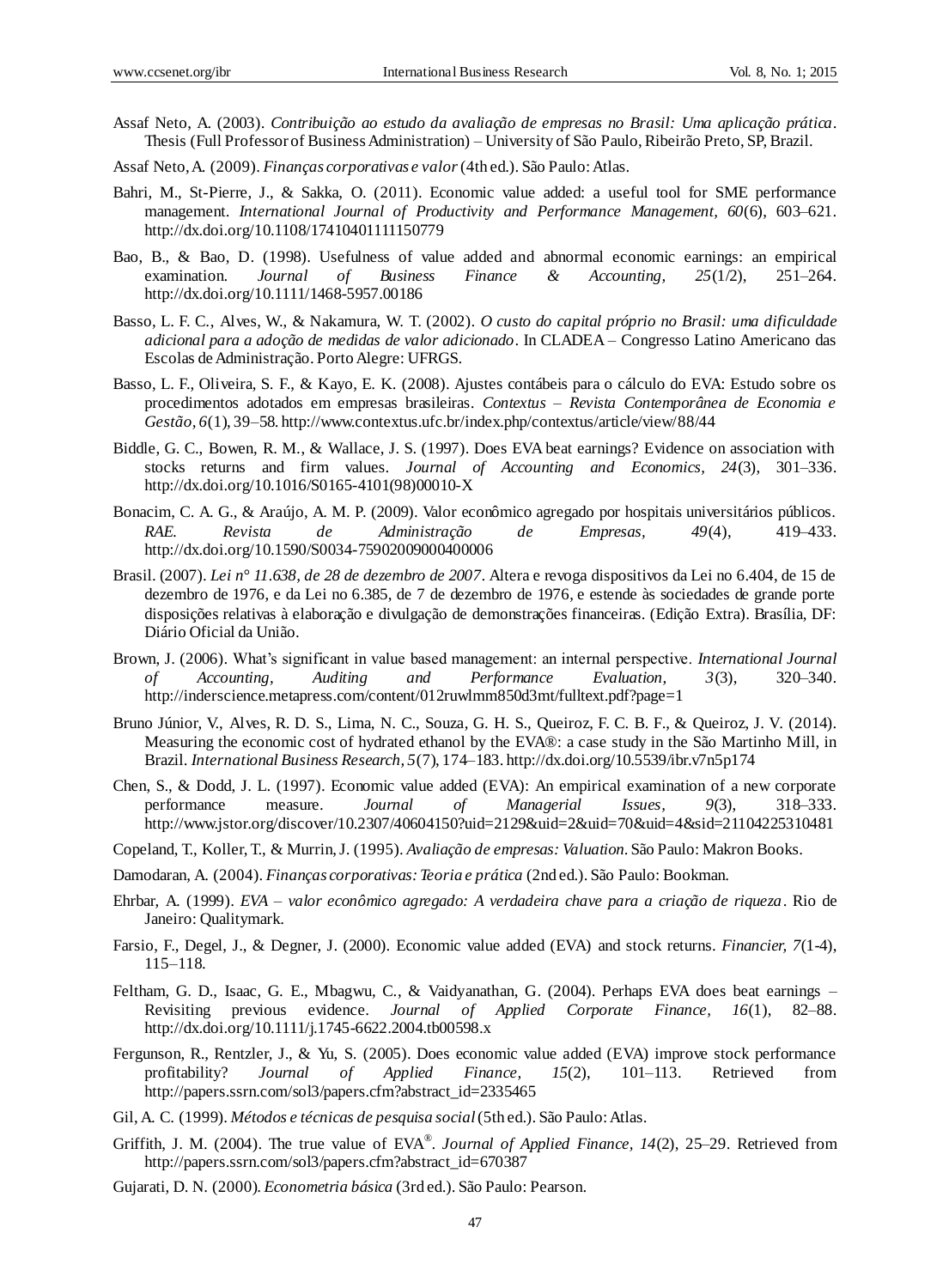- Hann, R. N., Ogneva, M., & Ozbas, O. (2013). Corporate diversification and the cost of capital. *The Journal of Finance, 68*(5), 1961–1999. http://dx.doi.org/10.1111/jofi.12067
- Ismail, I. (2011). The ability of EVA (Economic Value Added) attributes in predicting company performance. *African Journal Business Management, 5*(12), 4993–5000. http://dx.doi.org/10.5897/AJBM11.118
- Ivanov, S. I., Leong, K., & Zaima, J. K. (2014). An empirical examination of negative economic value added firms. *International Journal of Business and Finance Research, 8*(1), 103–112. http://www.theibfr.com/ARCHIVE/IJBFR-V8N1-2014.pdf
- Keef, S. P., & Roush, M. L. (2003). The relationship between economic value added and stock market performance: a theoretical analysis. *Agribusiness, 19*(2), 245–253. http://dx.doi.org/10.1002/agr.10049
- Kleiman, R. T. (1999). Some new evidence on EVA companies. *Journal of Applied Corporate Finance, 12*(2), 79–91. http://dx.doi.org/10.1111/j.1745-6622.1999.tb00009.x
- Kramer, J. K., & Pushner, G. (1997). An empirical analysis of economic value added as a proxy for market value added. *Financial Practice and Education, 7*(1), 41–49.
- Lehn, K., & Makhija, A. K. (1996). EVA & MVA as performance measure and signals for strategic change. *Strategy and Leadership, 24*(3), 34–38. http://dx.doi.org/10.1108/eb054556
- Machuga, S. M., Pfeiffer JR.; R. J., & Verma, K. (2002). Economic value added, future accounting earnings, and financial analysts' earnings per share forecasts. *Review of Quantitative Finance and Accounting, 18*(1), 59– 73. http://dx.doi.org/10.1023/A:1013814328460
- Marcon, R. (2002). *O custo de capital próprio das empresas brasileiras: O caso dos American Depositary Receipts (ADRs)*. Thesis (PhD in Production Engineering) – Federal University of Santa Catarina, Santa Catarina, Brazil.
- Medeiros, O. R. (2009). Evidências empíricas sobre a relação entre EVA e retorno acionário nas empresas brasileiras. *Contabilidade, Gestão e Governança, 12*(1), 3–9. http://www.cgg-amg.unb.br/index.php/contabil/article/view/74/59
- Mendes-da-Silva, W., & Saito, R. (2014). Stock exchange listing induces sophistication of capital budgeting. *RAE. Revista de Administração de Empresas, 54*(5), 560–574. http://dx.doi.org/10.1590/S0034-759020140509
- O'Byrne, S. F. (1999). EVA and its critics. *Journal of Applied Corporate Finance, 12*(2), 92–96. http://dx.doi.org/10.1111/j.1745-6622.1999.tb00010.x
- Richardson, R. J. (1999). *Pesquisa social: métodos e técnicas* (3rd ed.). São Paulo Atlas.
- Salvi, A. (2007). *A relação do retorno das ações com o EVA, com o lucro residual e com as medidas contábeis tradicionais: Um estudo empírico aplicado às empresas brasileiras de capital aberto*. Dissertation (Master in Controlling and Accounting) – University of São Paulo, Ribeirão Preto, SP, Brazil.
- Sanvicente, A. Z., & Minardi, A. M. A. F. (1999). Determinação do custo do capital do acionista no Brasil. In: *Finance Lab Working Paper*, 12.
- Sartoris, A. (2003). *Estatística e introdução à econometria*. São Paulo: Saraiva.
- Sharma, A. K., & Kumar, S. (2010). Economic value added (EVA) Literature review and relevant issues. *International Journal of Economics and Finance, 2*(2), 200–220. http://dx.doi.org/10.5539/ijef.v2n2p200
- Sharma, A. K., & Kumar, S. (2012). *EVA versus conventional performance measures – empirical evidence from India*. In XII American Society Of Business And Behavioral Sciences Annual Meeting. Las Vegas: ASBSS.
- Silveira, A. D. M., Okimura, R. T., & Sousa, A. F. (2004). *O valor econômico adicionado (EVA) possui maior relação com o retorno das ações do que o lucro líquido no Brasil?* In VII SEMEAD – Seminários de Administração da Universidade de São Paulo. São Paulo: USP.
- Stern, J. M. (1999). Prefácio. In A. Ehrbar (Org.), *EVA – valor econômico agregado: A verdadeira chave para a criação de riqueza* (pp. VII–XIV). Rio de Janeiro: Qualitymark.
- Turvey, C. G., Lake, L., Duren, E. V., & Sparling, D. (2000). The relationship between economic value added and the stock market performance of agribusiness firms. *Agribusiness, 16*(4), 399–416. http://dx.doi.org/10.1002/1520-6297(200023)16:4<399::AID-AGR2>3.0.CO;2-9
- Wooldridge, J. M. (2006). *Introdução à econometria*. São Paulo: Pioneira Thomson Learning.